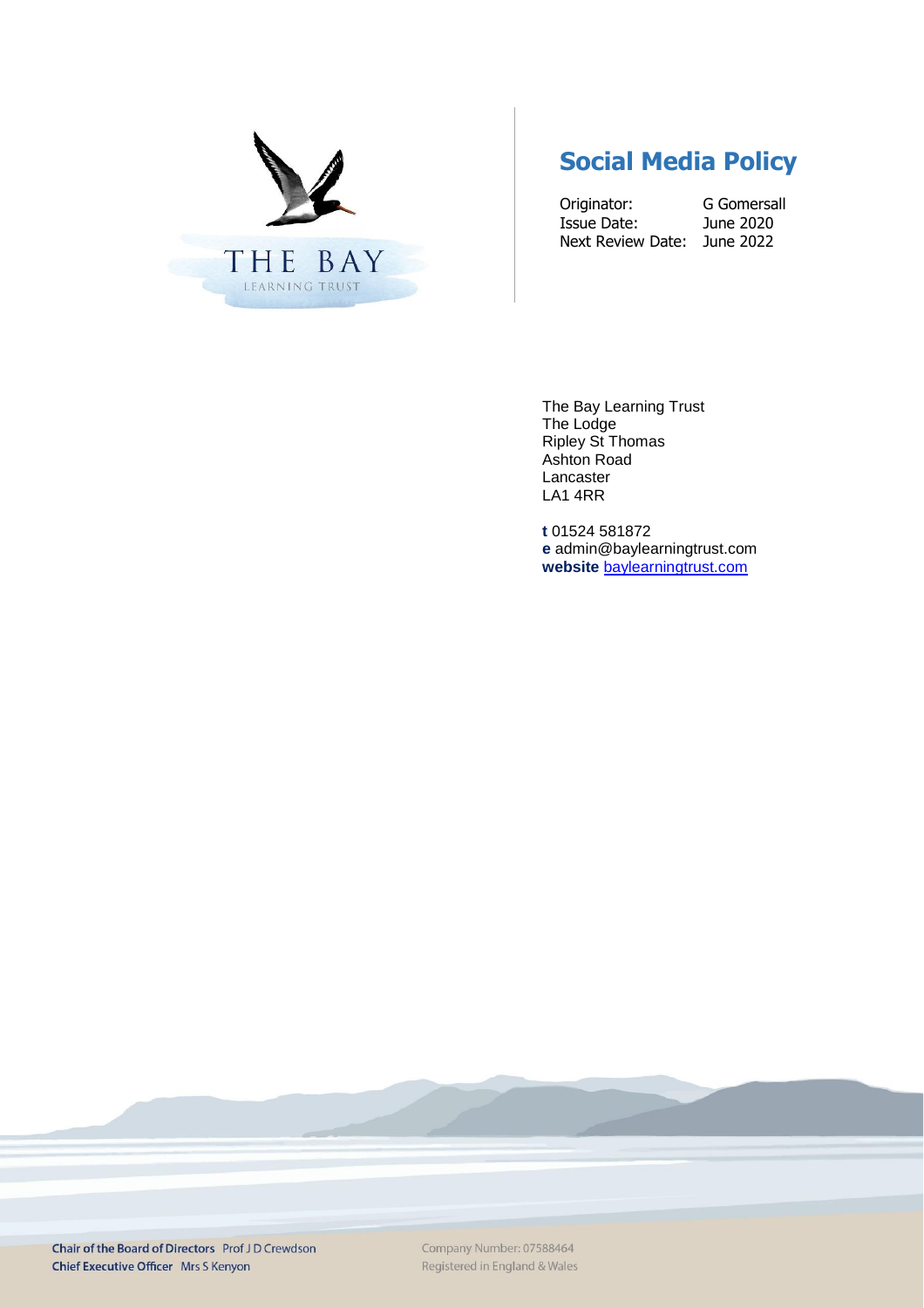#### 1 **Scope and Purpose**

- 1.1 The internet provides opportunities to participate in interactive discussions and the sharing of information using a wide variety of social media such as Facebook, Twitter, Instagram, blogs and wikis. However, staff use of social media can pose risk to the Trust's confidential and proprietary information, and reputation.
- 1.2 To minimise these risks and to ensure that the Trust's IT resources and communications systems are used only for appropriate purposes, the Trust expects staff to adhere to this policy.
- 1.3 This policy does not form part of any employee's contract of employment and it may be amended at any time.
- 1.4 This policy is in place to minimise the risks to the Trust and individual Academies through use of social media. It deals with the use of all forms of social media, including Facebook, LinkedIn, Twitter, Wikipedia, Instagram and all other social networking sites and internet postings including blogs.
- 1.5 It applies to the use of social media for both professional and personal purposes, whether during work hours or otherwise. The policy applies regardless of whether the social media is accessed using the Trust's IT facilities and equipment or equipment belonging to members of staff.
- 1.6 Breach of this policy may result in disciplinary action up to and including dismissal.
- 1.7 Disciplinary action may be taken regardless of whether the breach is committed during working hours, and regardless of whether the Trust's equipment or facilities are used for the purpose of committing the breach.
- 1.8 Any member of staff suspected of committing a breach of this policy will be required to co-operate with any investigation that may follow, which may involve handing over relevant passwords and login details.
- 1.9 Staff will be required to remove internet postings which are deemed to constitute a breach of this policy. Failure to comply with such a request may in itself result in disciplinary action.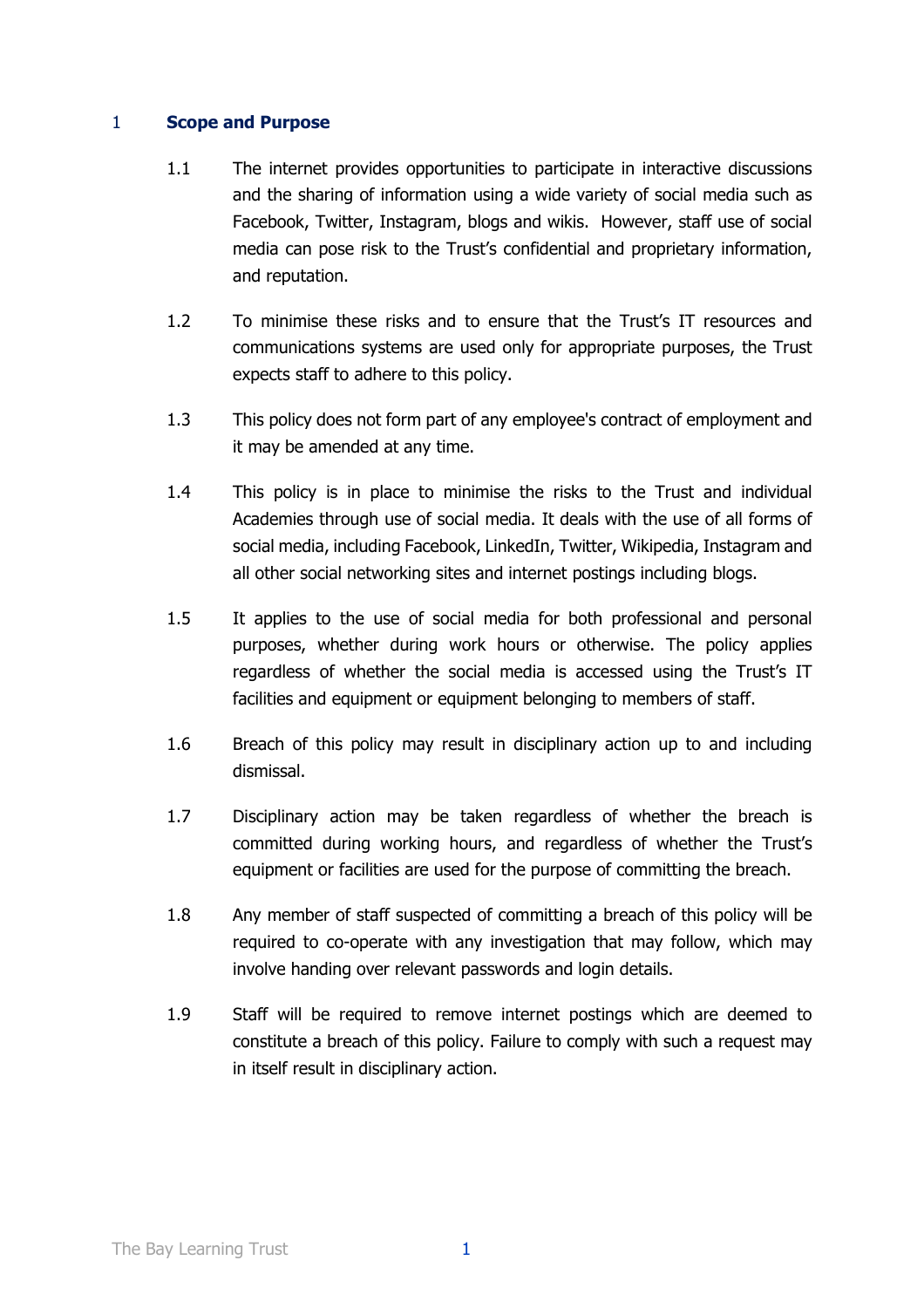## 2 **Who is covered by this policy?**

- 2.1 This policy covers all individuals working at all levels and grades throughout the Trust, including part time and fixed term employees, casual staff, agency staff and volunteers (collectively referred to as **staff** in this policy).
- 2.2 Third parties who have access to the Trust's electronic communication systems and equipment are also required to comply with policy.

### 3 **Who is responsible for the policy?**

- 3.1 The Trust has overall responsibility for the effective operation of this policy. The Trust has delegated day-to-day responsibility for operating this policy and ensuring its maintenance and review to the Principal.
- 3.2 The Senior Leadership team and all other managers have a specific responsibility for operating within the boundaries of this policy, ensuring that all staff understand the standards of behaviour expected of them and taking action when behaviour falls below its requirements. Training will, if required, be provided to facilitate this.
- 3.3 All staff are responsible for the success of this policy and should ensure that they take the time to read and understand it. Any misuse of social media should be reported to the relevant Trust Principal.
- 3.4 Questions regarding the content or application of this policy should be directed to the relevant Trust Principal.

### 4 **Compliance with related policies and agreements**

- 4.1 Social media should never be used in a way that breaches any the other policies of the Trust. If an internet post would breach any of the Trust's policies in another forum, it will also breach them in an online forum. You are prohibited from using social media to:
	- 4.1.1 breach any obligations the Trust has in relation to the duty of confidentiality to its staff, governors and pupils, both past and present;
	- 4.1.2 breach Trust's disciplinary policy;
	- 4.1.3 defame or disparage the Trust, its staff, governors, pupils and third parties connected with the Trust, for example pupils', parents;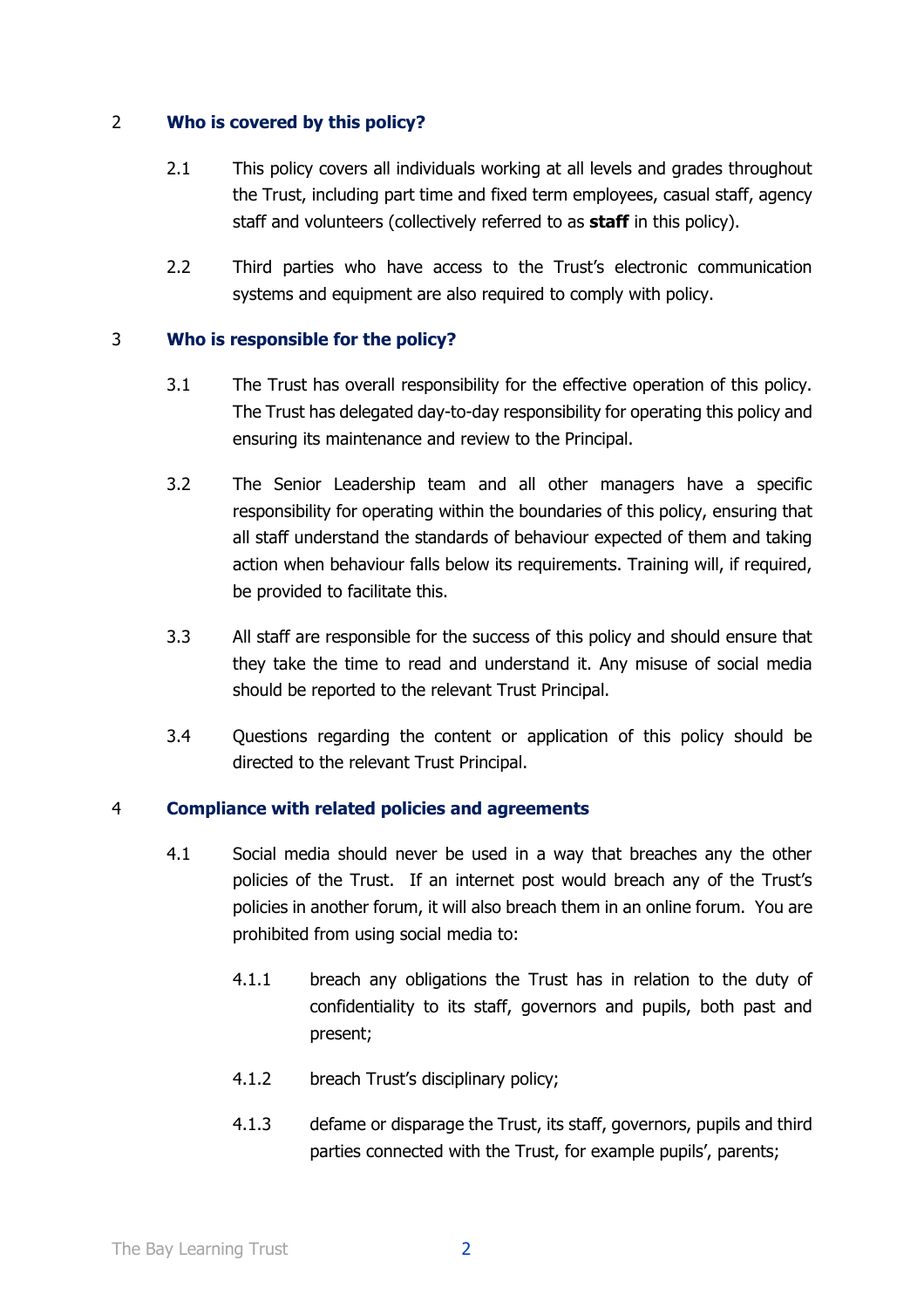- 4.1.4 post commentary, content or images that are extremist, incitement to violence, sexist, racist, Islamophobic, anti-Semitic, homophobic, proprietary, harassing, libellous or that can otherwise create a hostile working environment;
- 4.1.5 breach the Trust's IT and communications systems policy;
- 4.1.6 breach the Trust's anti-harassment and bullying policy;
- 4.1.7 breach the Trust's equal opportunities policy;
- 4.1.8 breach the Trust's data protection policy;
- 4.1.9 breach any other laws or ethical standard.
- 4.2 In addition, staff should not make postings in any forums where prohibited social media postings are made by others. If such a posting is made, staff are expected to desist from engaging in such forums in the future.
- 4.3 Staff should not promote social media sites of individuals or groups, or join online forums and groups with individuals, that are known to have views which may be considered extremist in nature. If staff are in doubt, they should speak to a member of the Senior Leadership Team.
- 4.4 Staff should never provide references for other individuals on social or professional networking sites. Such references, whether positive or negative, can be attributed to the Trust and create legal liability for the Trust accordingly and the individual providing the reference.
- 4.5 If staff breach any of the above policies they will be subject to disciplinary action up to and including termination of employment.

### 5 **Personal use of social media**

5.1 Personal use of social media is never permitted during working time or by means of the Trust's computers, networks and other IT resources and communications systems.

### 6 **Monitoring**

6.1 In light of the exemption of personal use of social media during working time, the contents of the Trust's IT resources and communications systems are the Trust's property. Staff should therefore have no expectation of privacy in any messages, files, data, document or social media post conversation or message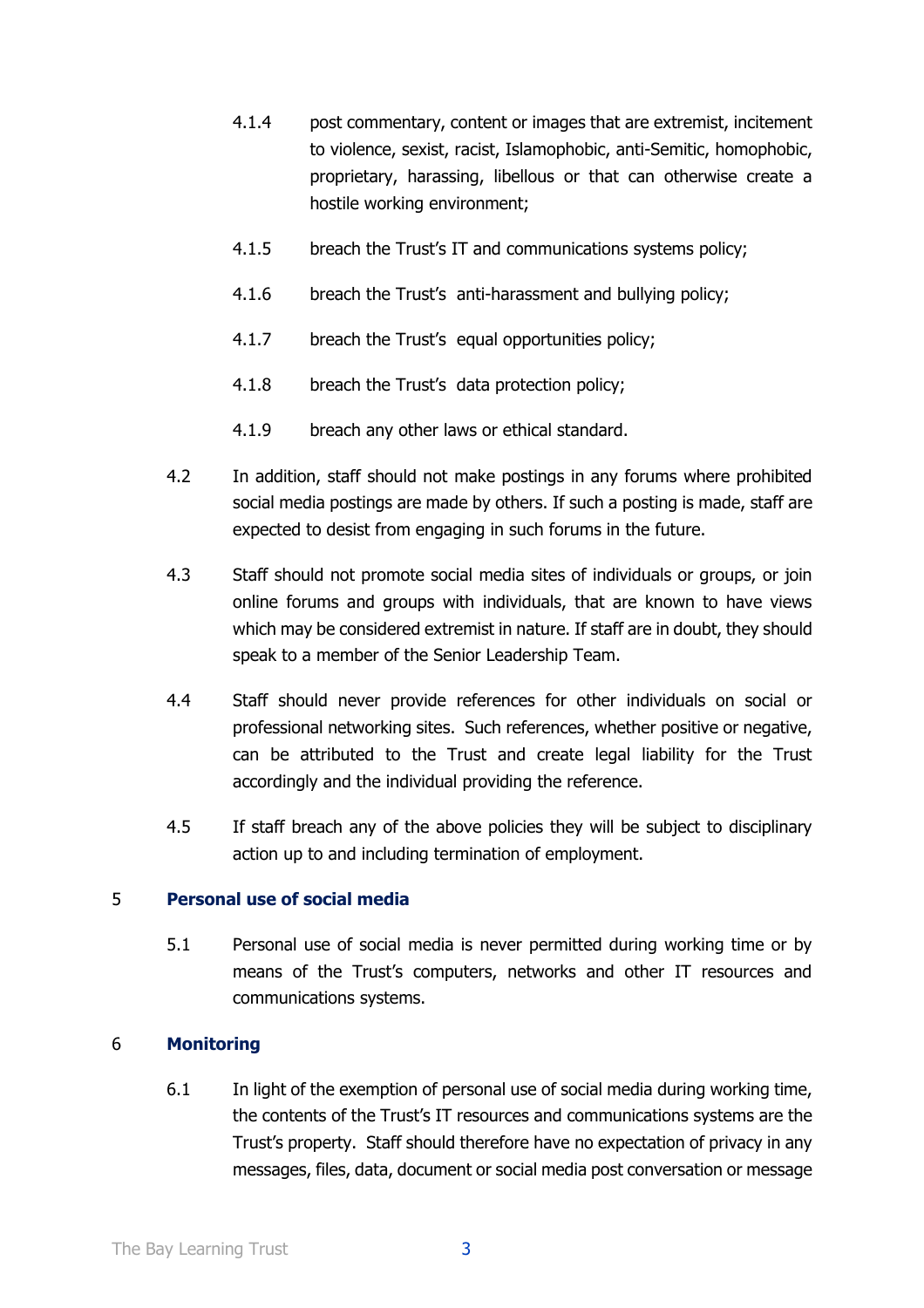transmitted to, received or printed from, or stored or recorded on the Trust's electronic information and communications systems.

- 6.2 The Trust reserve the right to monitor, intercept and review, without further notice, your activities using the Trust's IT and communication systems, including but not limited to social media postings and activities to ensure that rules are being complied with, and for legitimate business purposes. Staff consent to such monitoring by their use of such resources and systems.
- 6.3 Staff should not use the Trust's IT resources and communications systems for any matter that they wish to be kept private or confidential.

## 7 **Business Use of Social Media**

- 7.1 It is unlikely that any member of staff will be required to speak on behalf of the Trust in a social media environment, but in the event that they are, they must still seek the approval for such communication from the CEO who may require them to undergo training before they do so and impose certain requirements and restrictions with regard to your activities.
- 7.2 Likewise, if staff are contacted for comments about the Trust for publication anywhere, including in any social media outlet, they should direct the enquiry to the CEO and do not respond without written approval.
- 7.3 The use of social media for business is subject to the remainder of this policy.

### 8 **Recruitment**

8.1 The Trust may use internet searches to perform due diligence on candidates in the course of recruitment. Where the Trust does this, it will act in accordance with its data protection and equal opportunities obligations.

### 9 **Responsible use of social media**

- 9.1 The following sections of the policy provide staff with common-sense guidelines and recommendations for using social media responsibly and safely.
- 9.2 Protecting the Trust's reputation:
	- 9.2.1 Staff must not post disparaging or defamatory statement about:
		- 9.2.1.1 the Trust as an organisation;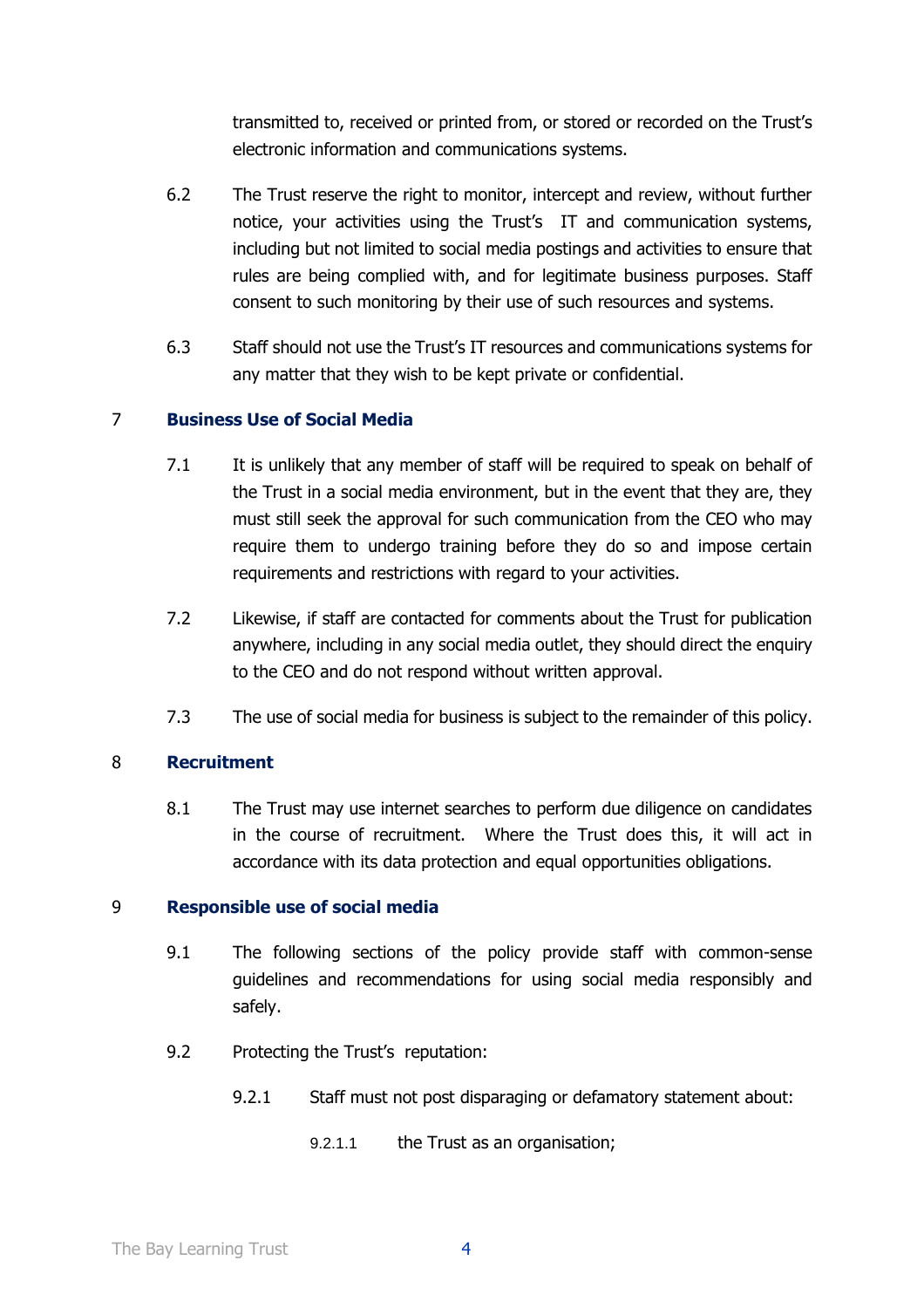- 9.2.1.2 members of staff, governors, trainees or pupils;
- 9.2.1.3 third parties connected with the Trust, e.g. parents
- 9.3 Staff should also avoid social media communications that might be misconstrued in a way that could damage the Trust's reputation, even indirectly.
- 9.4 Staff should make it clear in social media postings that they are speaking on their own behalf, and not on behalf of the Trust, its officers or employees. A way to achieve this would be writing in the "first person".
- 9.5 If a member of staff discloses their affiliation with the Trust they should state that their views do not represent those of their employer. For example, they could state, "the views in this posting do not represent the views of my employer".
- 9.6 Staff are personally responsible for what they communicate in social media.
- 9.7 Staff should ensure that the content of their postings is consistent with professional image as a member of staff of the Trust.
- 9.8 If staff are uncertain or concerned about the appropriateness of any statement or posting, they should refrain from making the communication until they discuss it with the Principal.
- 9.9 If a member of staff sees content in social media that disparages or reflects poorly on the Trust or any member of staff, they should contact the Principal.
- 9.10 Staff should not do anything to jeopardise confidential information of the Trust, its staff or pupils through use of social media.
- 9.11 Staff should avoid misappropriating or infringing the intellectual property of other companies and individuals as this may create liability for both themselves and the Trust.
- 9.12 Staff should be respectful to others when making a statement on social media and should not post anything that colleagues or third parties would find offensive, including discriminatory comments, insults or obscenity.
- 9.13 Staff should not post anything related to their colleagues or pupils without their or their parents written permission and consent. (including consent for use of photographs/videos).